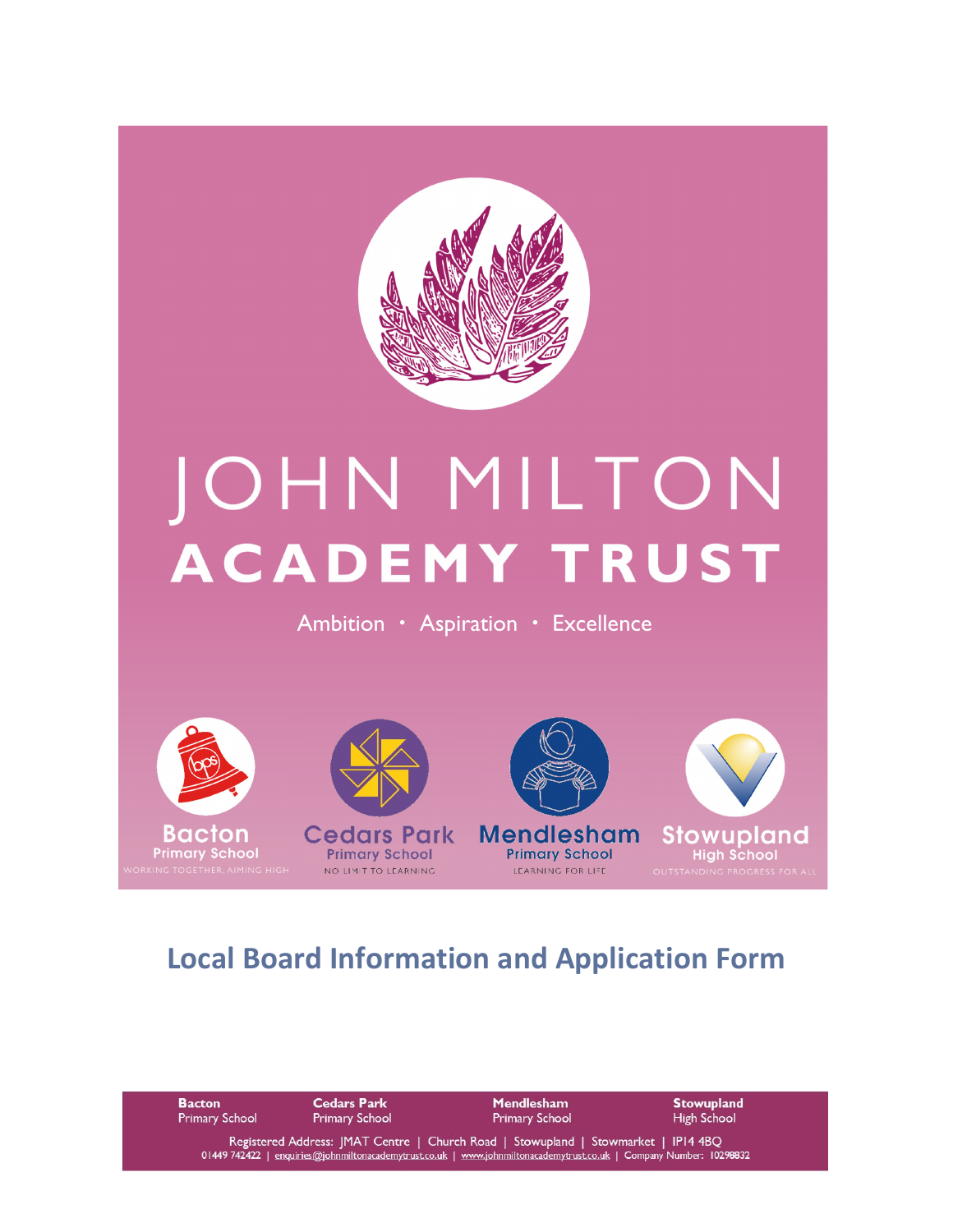## Ambition • Aspiration • Excellence

#### **Local Board Application**

Thank you for your interest in becoming a Local Board member with the John Milton Academy Trust. We are pleased to have the opportunity to provide you with more information about the Trust and the role of the Local Board.

As a Trust, we have a passionate belief in nurturing ambition and promoting aspiration and excellence in all aspects of our work.

Our **ambition** is rooted in civic duty and civic leadership and this is applied from pre‐school through to adult learning. We recognise the value of resources and assets across the Trust and continue to explore and develop these, ethically and responsibly, on behalf of our communities. We have high **aspirations** for all learners ‐ irrespective of starting point or context – and inclusive practice is embedded in our expectations, our learning offer and its delivery. **Excellence** permeates all aspects of our work and we have embraced innovation, research and partnership working in order to advance education for public benefit and provide a path where others may follow.

We will always seek to recruit members to our Local Boards who can bring experience and contribute to the support and challenge operating in our schools. Members will attend at least one meeting per term and take part in agreed school visits focusing on specific areas such as Pupil Premium, SEN and safeguarding. Feedback from members will contribute to an evidence‐base for self‐evaluation and school improvement and the Trust will offer training and support to help Local Board members fulfil their roles successfully.

If, having read the enclosed information, you are interested in applying to join a Local Board, please complete the application form. The details you provide will allow us to assess your skills and personal suitability to act as a Local Board member for a JMAT school and also to match you to a school that has a vacancy. Please note, however, that where an individual is deemed unsuitable, the applicant will be informed that the Trust is unable to progress their application. More detailed reasons may not be provided.

We have a number of long-serving members across the Trust and applicants will, therefore, be joining a group of highly committed and experienced practitioners.

#### **Contents**

| A  | <b>Trust Structure</b>                                 | page 2     |
|----|--------------------------------------------------------|------------|
| B  | <b>Terms of Reference</b>                              | pages 2-4  |
| C  | <b>Code of Conduct</b>                                 | pages 5-7  |
| D  | The Seven Principles of Public Life (Nolan Principles) | page 7     |
| E. | <b>Exemplar Application Form</b>                       | pages 8-11 |
|    | (please download the separate Application Form         |            |
|    | available on the website if you would like to apply)   |            |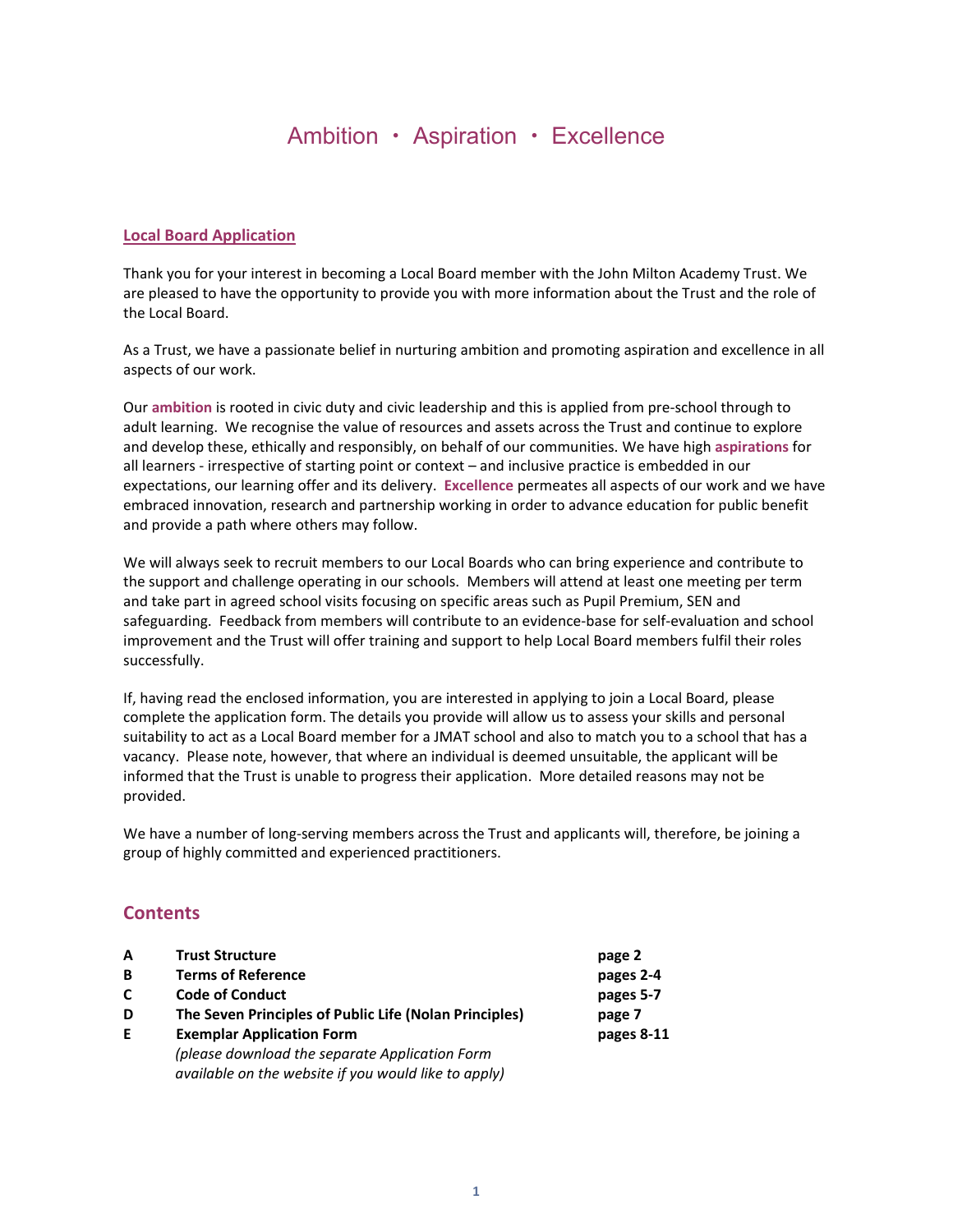#### **A Trust Structure**



#### **B Terms of Reference for Local Advisory Bodies (LABs)**

#### **1. Membership**

- A LAB will comprise at least four in number (including the HT) but, as an advisory body, there is no statutory requirement. The maximum number should be eight.
- A LAB should consist of the following members:
	- Chair
	- Vice Chair
	- The HT (or Head of School) of the relevant JMAT School
	- Up to a maximum of five other individuals who may be co‐opted onto the LAB for a period of up to three years (these could include Trust appointments in the manner of a LIB or local members recommended by the LAB or school and agreed with the Trust)
- All those recruited will be members of the LAB for a period of up to three years. The Chair will hold office for one year.
- A parent representative is not required and will be fulfilled at Trust level. However, a co-opted member may be a parent.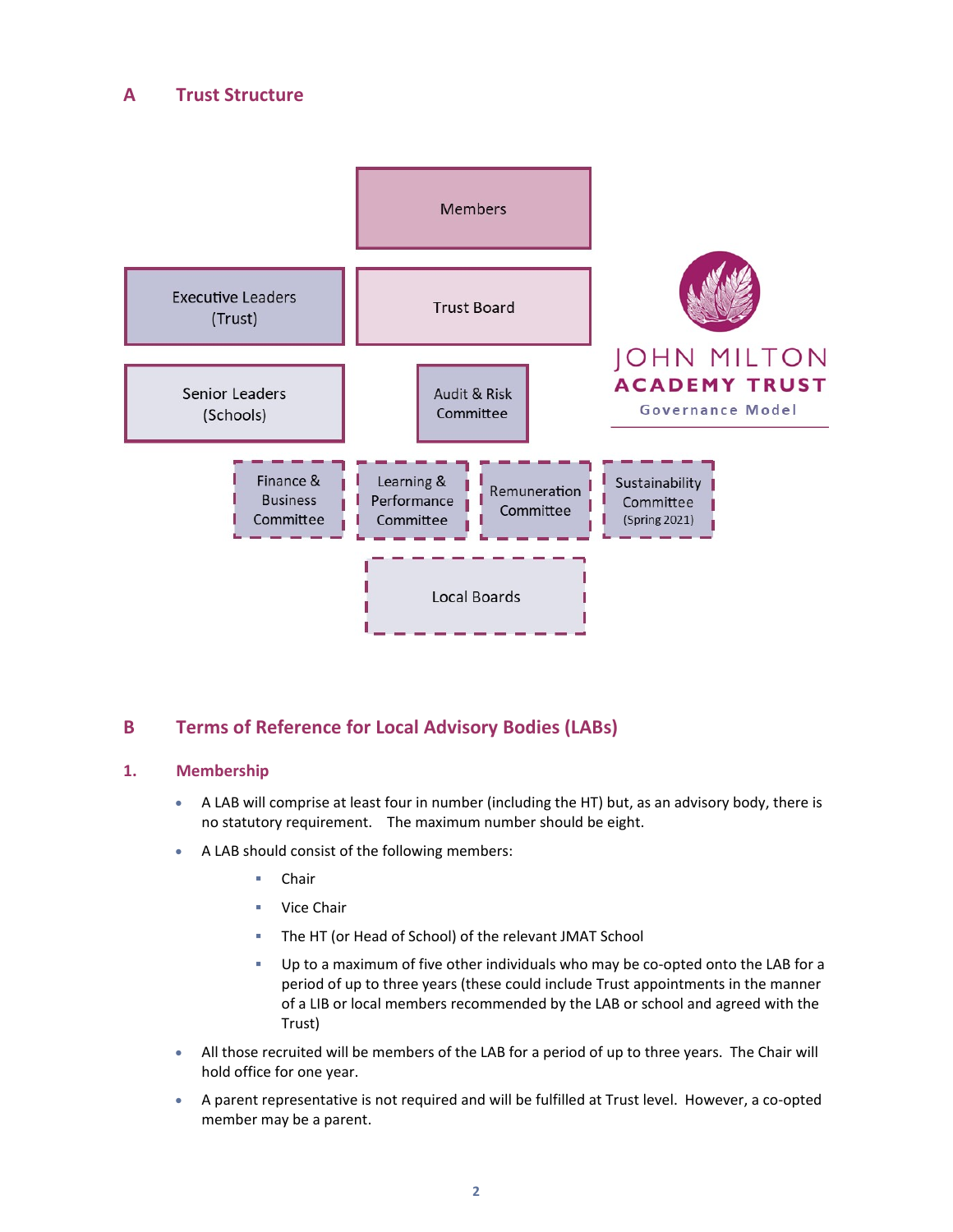- The quorum for a meeting is a minimum of three members of the LAB (including the Headteacher).
- Each LAB will meet once a term as a minimum (some of these meetings can be virtual).
- LAB members will be given the option to sit on additional JMAT Trust Committees e.g. sustainability.

#### **2. Purpose**

- To support the HT and contribute to the following areas in relation to the specific JMAT school:
	- implementing the Trust's vision and ethos within the context of the school;
	- implementing the school's SID Plan and the impact this is having on pupil outcomes and achievements as evidenced through the Risk Tool;
	- acting as a local sounding board for planned curriculum and education developments;
	- developing and nurturing effective business links to promote careers education, success and aspiration.
- To provide feedback on plans and school developments through agreed evidence-gathering sessions linked to school improvement, including pupil perception meetings (termly).
- To provide support and feedback on safeguarding, SEND and pupil premium through targeted and agreed evidence‐gathering sessions (linked to Trust and external QA) contributing to Risk Tool judgements.
- To contribute to community relationships and marketing, including attendance at Trust / school / community events, etc. In particular, to:
	- work with staff, students and parents/carers to celebrate all achievements at the school;
	- support the JMAT School in effective communication with all its stakeholders to promote inclusion, including the website;
	- make the school a hub of the community and organise and host local community forum events;
	- support student recruitment, transition and transfer.
- To act as an ambassador for the school and the Trust.
- To nominate an appropriate member of the LAB to act as an occasional member of any relevant initial or appeals panels as necessary when dealing with student or staff complaints or disciplinary matters.
- To contribute to the school's development by attending the Learning and Performance Committee of the Trust to discuss the school's performance.
- To fulfil additional roles as required by the MAT.

#### **3. Responsibilities**

- The LAB will be an advisory body. LAB members will only fulfil statutory functions when working alongside Trustees (Hearings, Appeals etc). The majority on any statutory panel will be Trustees.
- The LAB will contribute to school improvement through evidence-gathering, particularly in relation to pupil feedback (either through on site visits, virtual meetings or online scrutinies).
- The LAB and HT will engage in challenge and support to produce a termly Risk Tool.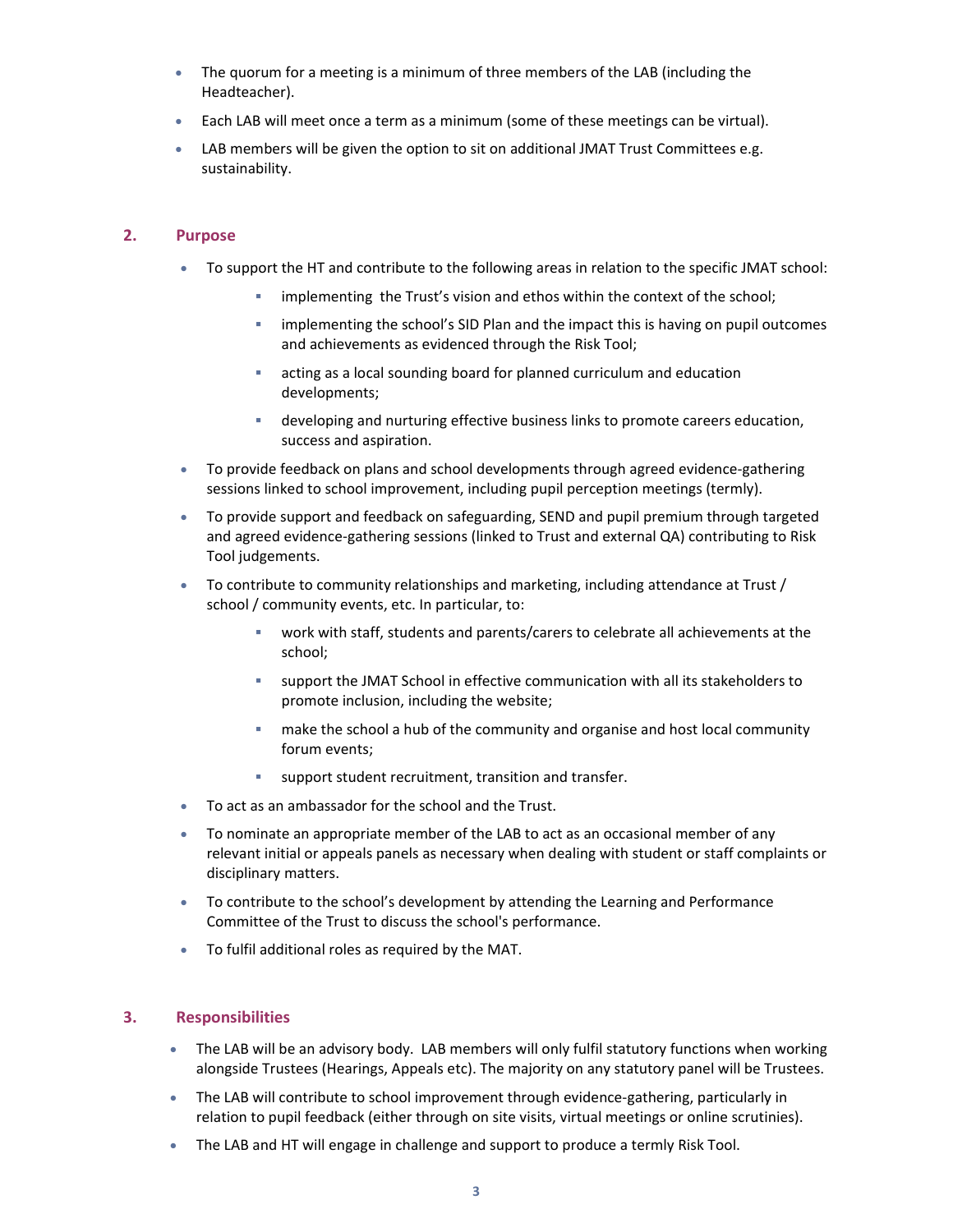- The LAB Chair/Vice-Chair will attend the Trust's Learning and Performance Committee, together with the HT as required.
- The LAB will support the HT in local engagement and be an unequivocal advocate for the school and the Trust.
- The LAB will contribute to wider meetings if required eg RSC, Ofsted, LA, DfE

#### **4. Frequent Absence**

Should a member submit apologies for, or not attend, more than two consecutive meetings, the Chair will seek confirmation of the member's commitment. If that confirmation is not forthcoming, then membership of the LAB will be withdrawn.

#### **5. Reporting**

Attendance at each meeting, and a summary of the action points, will be recorded by the JMAT clerk. The action points will be forwarded to the Trust via GovernorHub. Any matter of significant importance can, and should, be raised with Trust staff at JMAT Centre or, if applicable, with the Chair of the Trust.

#### **6. Additional and Alternative Arrangements**

#### **JMAT Action Group (JAG)**

The standard model for local arrangements will be the Local Advisory Board. In some cases, however, the Trust may decide to run a JAG alongside the Local Advisory Board. The purpose will be to maximise progress through additional support and ensure that actions are having sufficient impact. A JAG will meet half-termly and will comprise the Chair of the LAB, the Headteacher and the CEO, with input from school improvement partners as required. Where a JAG is in place, this group will determine and oversee LAB visits to the school.

#### **Local Improvement Boards (LIB)**

Some schools may benefit from more intensive support over a fixed period of time and a **Local Improvement Board** rather than a LAB may operate. A LIB, by virtue of its composition, can provide greater levels of support and challenge with school improvement partners, external advisers and some executive personnel appointed as members of the LIB. It will be for the Trust to determine the most appropriate body for each school and to make the required appointments. Unlike a LAB, the LIB may have some delegated, statutory functions and there are separate Terms of Reference for Local Improvement Boards.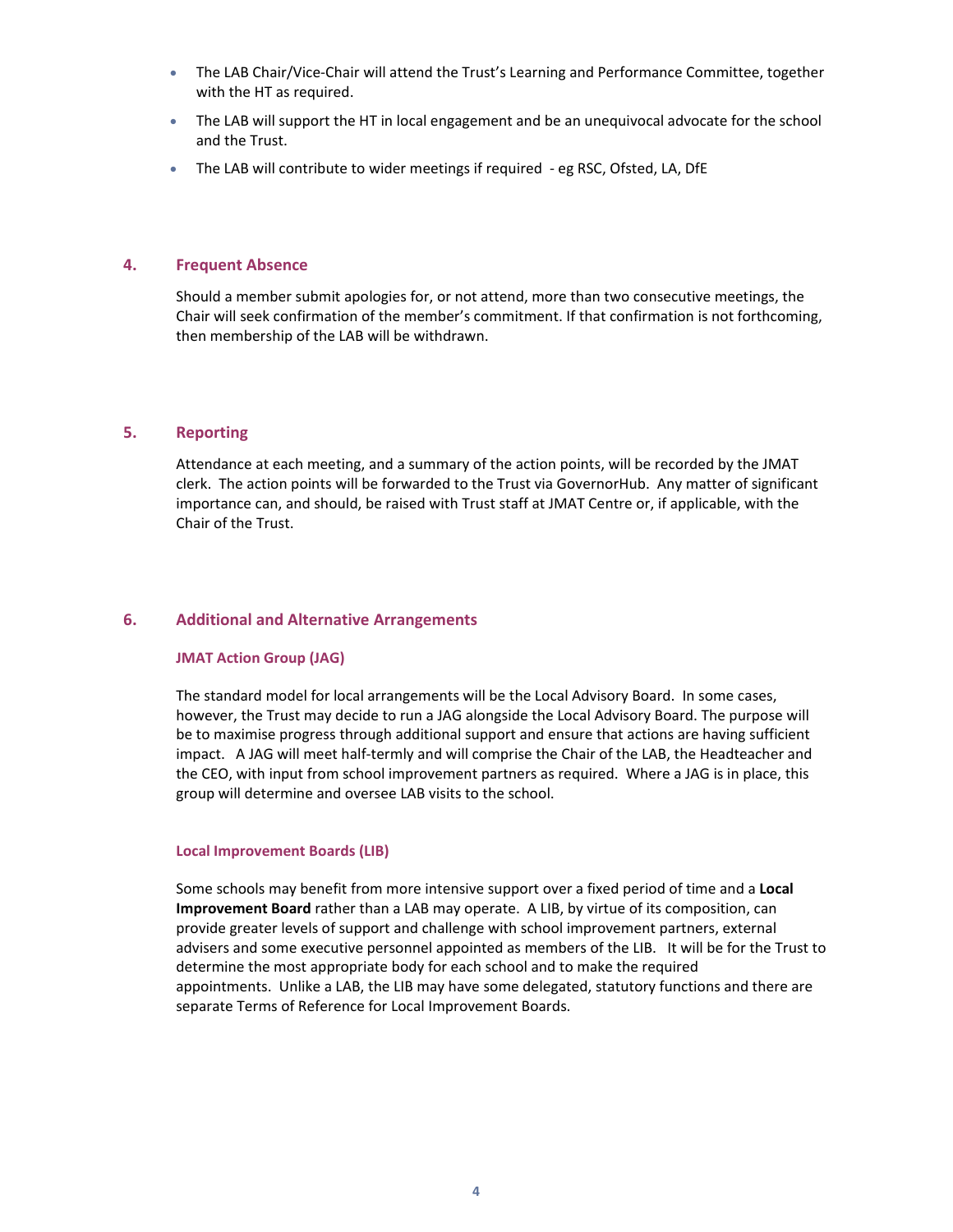## **C Code of Conduct (Local Boards)**

#### **1. Introduction**

The Trust Board is the responsible and accountable body for the three functions outlined below:

- **Establishing the strategic direction by:** 
	- Setting the vision, values and objectives;
	- Agreeing the school improvement strategy with priorities and targets;
	- ‐ Meeting statutory duties.
- **Ensuring accountability by:** 
	- ‐ Appointing executive leaders;
	- ‐ Monitoring progress towards targets;
	- ‐ Performance managing Executive Headteachers, Headteachers and Heads of School;
	- ‐ Engaging with stakeholders;
	- School self-evaluation.
- **Ensuring financial probity by:** 
	- ‐ Setting the budget;
	- ‐ Monitoring spending against the budget;
	- ‐ Ensuring value for money is obtained;
	- ‐ Ensuring risks to the organisation are managed.

These three functions of governance are fulfilled through the work of the Executive Team, Trust Committees and the Board itself. Further details are outlined in the scheme of delegation and JMAT policies.

The Local Advisory Board fulfils a different, but complementary function. It does not have statutory responsibility or accountability either for school leaders or the school itself. However, the LAB has an important role to play in the development of the school, and in supporting and challenging the Head teacher in his/her assessment of the school's progress. At Local Board level, there is a particular focus on learning and performance.

Although JMAT benefits from being a local Trust, the Local Advisory Board also presents a real opportunity to look at community issues and involvement and explore how the school can fulfil its civic duty and enrich the locality it serves.

#### **2. Role and Responsibilities**

- **1.** We understand and accept the legal entity of the Trust Board and the role of senior leaders and the Executive Headteacher/Headteacher/Head of School/ as the lead professionals within each school;
- **2.** We accept that we have no legal authority to act individually or collectively and therefore we will only speak on behalf of the Local Advisory Board or the Trust when we have been specifically authorised to do so;
- **3.** We understand our responsibility to operate in line with the Terms of Reference for Local Advisory Bodies and to follow Trust policies;
- **4.** We accept that all LAB members need to be able to offer relevant skills and experience, but our role is not to make judgements in relation to the quality of learning and teaching;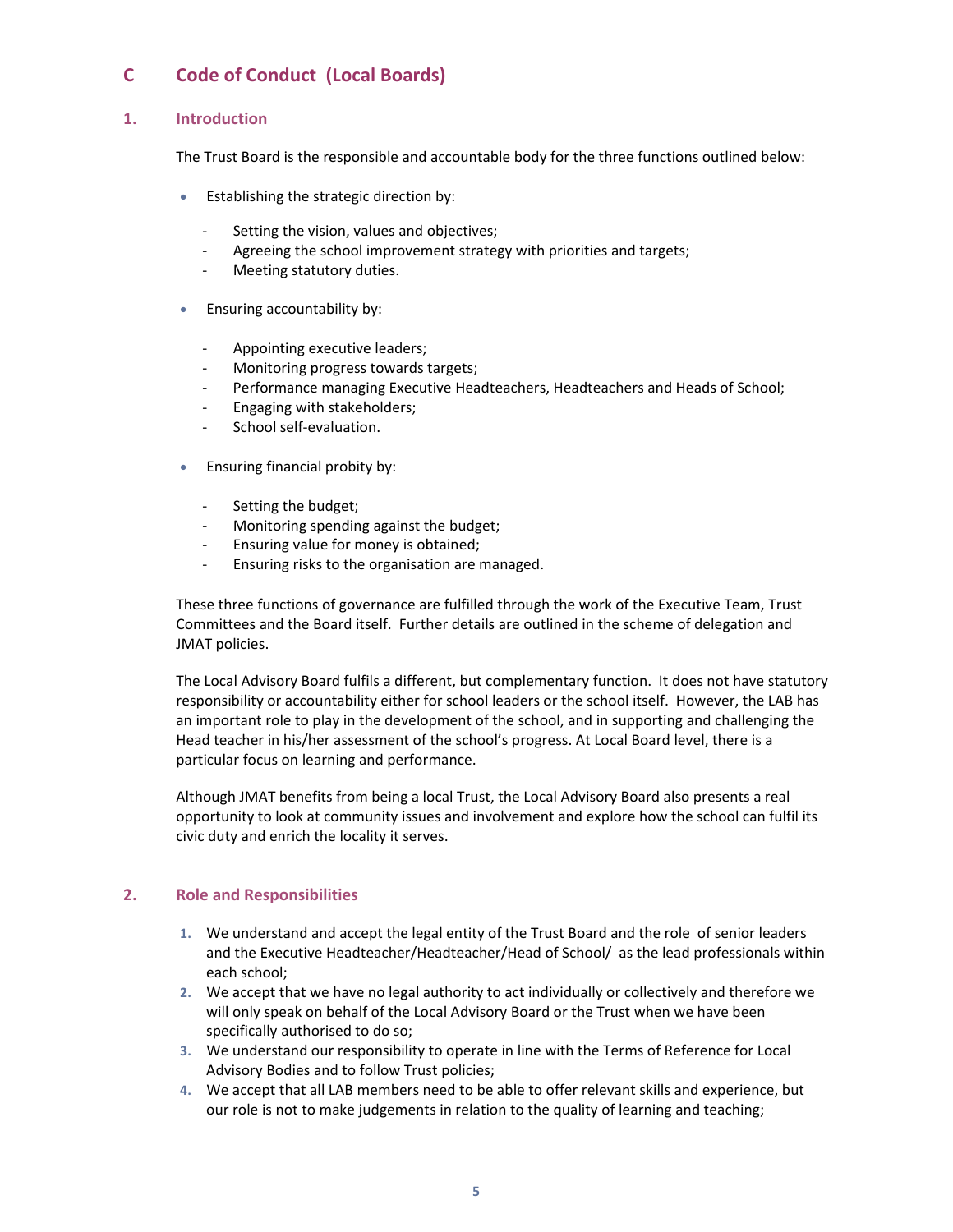- **5.** We understand that we may be asked to undertake specific, designated roles in order to support the school's evidence gathering for self-evaluation and that additional training may be required;
- **6.** We will always be mindful of our responsibility to maintain and develop the ethos and reputation of our school and the Trust. Our actions and comments within the school, the local community, the wider community and on social media will reflect this;
- **7.** We have a duty to act fairly and without prejudice and will conduct matters as openly as confidentiality allows in line with the Nolan Principles for Public Life.

#### **3. Commitment**

- **1.** We acknowledge that accepting a position as a local member involves commitment and a significant amount of time and energy;
- **2.** We will each involve ourselves actively in the work of the Local Board, and accept our fair share of responsibilities, including working with Trustees if required (statutory panels);
- **3.** We will make every effort to attend all meetings and where we cannot attend explain in advance why we are unable to;
- **4.** We will get to know the school well and respond to opportunities to involve ourselves in school activities;
- **5.** We will visit the school, with all visits arranged in advance with the headteacher and undertaken within the framework established by the Trust Board;
- **6.** We will consider seriously our individual and collective needs for induction, training and development, and will undertake relevant training in agreement with the Trust;
- **7.** We accept that, in line with Nolan Principles, our full names, date of appointment, terms of office, role(s) on the Local Board, attendance records, relevant business and pecuniary interests will be published on the school's website;
- **8.** In the interests of transparency, we also accept that information will be collected and logged on the DfE's national database of governors (GIAS).

#### **4. Relationships**

- **1.** We will develop effective working relationships with school leaders, staff, parents and other relevant stakeholders from our local community;
- **2.** We will express views openly, courteously and respectfully in all our communications (verbal and written) with other LAB members, Trustees and all employees of the Trust;
- **3.** We will support the Chair in ensuring that there is appropriate conduct both at meetings and at all other times when discussing, or responding to school or Trust business.

#### **5. Confidentiality**

- **1.** We will observe complete confidentiality when matters are deemed confidential or where they concern specific members of staff or pupils, both inside or outside school;
- **2.** We will exercise the greatest prudence at all times when discussions regarding school/Trust business arise outside meetings;
- **3.** We will continue to maintain confidentiality, even after we leave office.

#### **6. Conflicts of interest**

**1.** We will record any pecuniary or other business interest (including those related to people we are connected with) that we have in connection with the Local Board's business in the Register of Business Interests. If any such conflicted matter arises in a meeting we will offer to leave the meeting for the appropriate length of time. In the event of any uncertainty, we will accept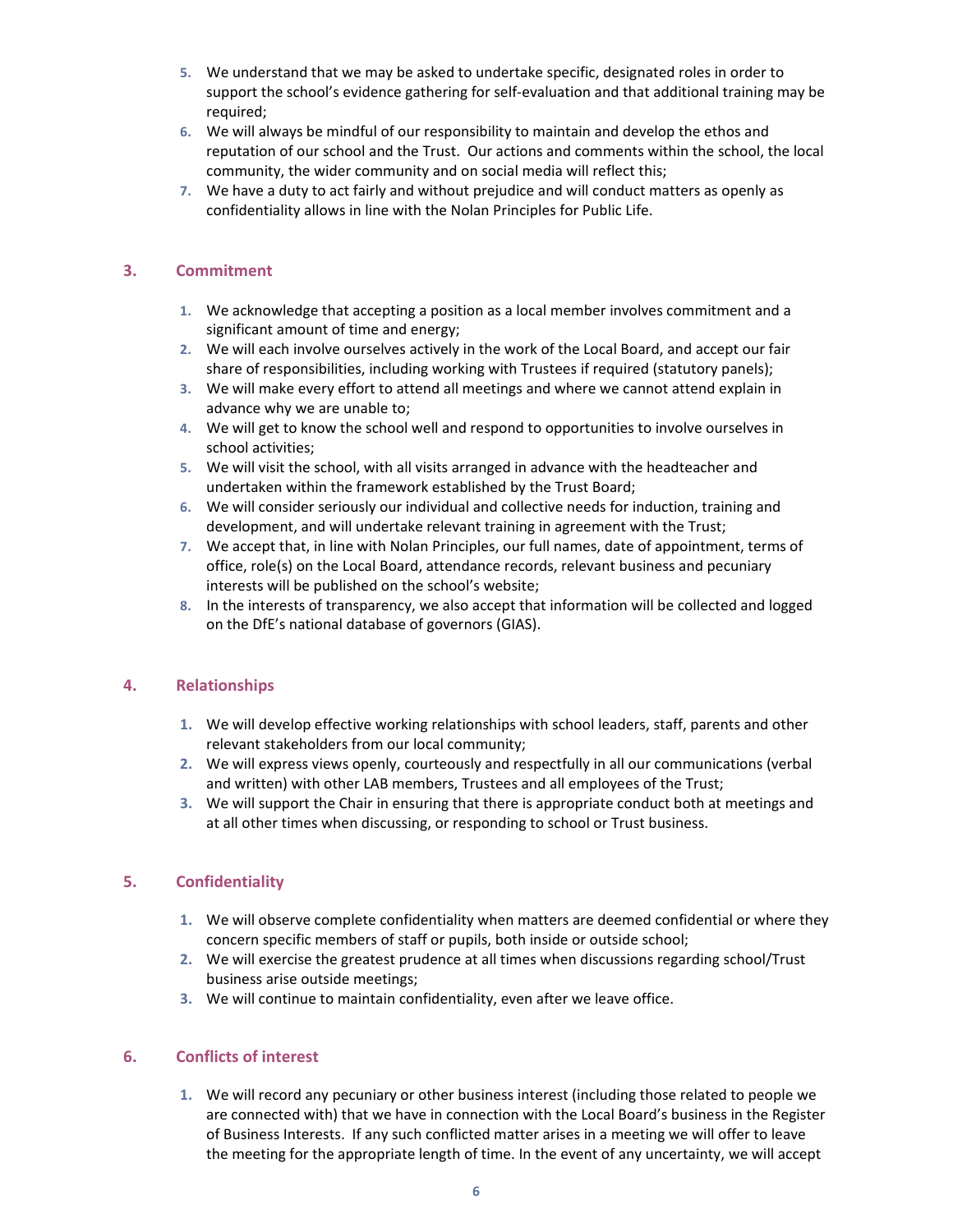the decision of the professional clerk. We accept that the Register of Business Interests will be published on the school/trust's website;

- **2.** We will also declare any conflict of loyalty at the start of any meeting should the situation arise;
- **3.** We will always act in the best interests of the school and the Trust and will not be a representative of any group or individual;
- **4.** Where LAB members are also parents/carers of children in the school, we will ensure that personal experiences, views or issues relating to the school (or views of any other parents/carers) will not be presented, or referred to, in LAB meetings.

#### **7. Breaches of this Code of Conduct**

We understand that potential or perceived breaches of this code will be taken seriously and that a breach could lead to formal sanctions.

#### **D The Seven Principles of Public Life (Nolan Principles)**

(Originally published by the Nolan Committee: The Committee on Standards in Public Life was established by the then Prime Minister in October 1994, under the Chairmanship of Lord Nolan, to consider standards of conduct in various areas of public life, and to make recommendations).

| <b>Selflessness</b>   | Holders of public office should act solely in terms of the public interest. They should<br>not do so in order to gain financial or other material benefits for themselves, their<br>family, or their friends.                               |
|-----------------------|---------------------------------------------------------------------------------------------------------------------------------------------------------------------------------------------------------------------------------------------|
| <b>Integrity</b>      | Holders of public office should not place themselves under any financial or other<br>obligation to outside individuals or organisations that might seek to influence them in<br>the performance of their official duties.                   |
| <b>Objectivity</b>    | In carrying out public business, including making public appointments, awarding<br>contracts, or recommending individuals for rewards and benefits, holders of public<br>office should make choices on merit.                               |
| <b>Accountability</b> | Holders of public office are accountable for their decisions and actions to the public<br>and must submit themselves to whatever scrutiny is appropriate to their office.                                                                   |
| <b>Openness</b>       | Holders of public office should be as open as possible about all the decisions and<br>actions that they take. They should give reasons for their decisions and restrict<br>information only when the wider public interest clearly demands. |
| <b>Honesty</b>        | Holders of public office have a duty to declare any private interests relating to their<br>public duties and to take steps to resolve any conflicts arising in a way that protects the<br>public interest.                                  |
| Leadership            | Holders of public office should promote and support these principles by leadership and<br>example.                                                                                                                                          |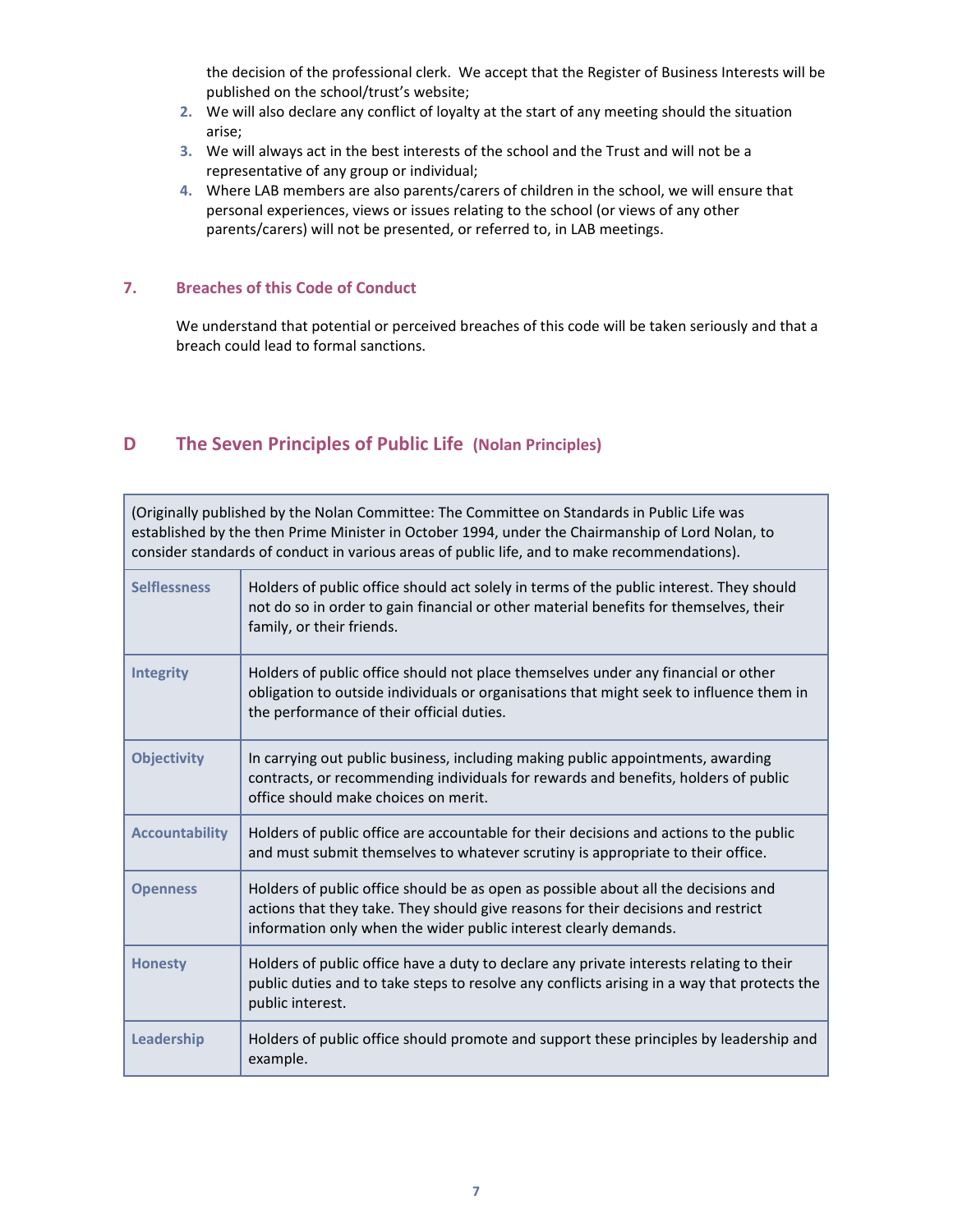### **E Exemplar Application Form**

*(please download the separate Application Form available on the website if you would like to apply)*

Please provide the information set out below (using BLOCK CAPITALS if completing by hand)

| Section One - Personal Information                        |                                  |  |
|-----------------------------------------------------------|----------------------------------|--|
| Title:                                                    | Click or tap here to enter text. |  |
| <b>Fist Name:</b>                                         | Click or tap here to enter text. |  |
| <b>Second Name:</b>                                       | Click or tap here to enter text. |  |
| <b>Address:</b>                                           | Click or tap here to enter text. |  |
| <b>Email Address:</b><br>Click or tap here to enter text. |                                  |  |
| <b>Contact Phone Number:</b>                              | Click or tap here to enter text. |  |

| <b>Section Two - Commitment</b>                           |                                                                                                                                                                                                                                                                                                                                                          |                                      |  |  |
|-----------------------------------------------------------|----------------------------------------------------------------------------------------------------------------------------------------------------------------------------------------------------------------------------------------------------------------------------------------------------------------------------------------------------------|--------------------------------------|--|--|
| School you wish to be<br>considered for:                  | Choose an item.                                                                                                                                                                                                                                                                                                                                          |                                      |  |  |
| Phase of school you are<br>interested in:                 | Choose an item.                                                                                                                                                                                                                                                                                                                                          |                                      |  |  |
| How did you find out about our<br>Local member vacancies? | Click or tap here to enter text.                                                                                                                                                                                                                                                                                                                         |                                      |  |  |
| Have you ever been or are you<br>currently a governor?    | Choose an item.                                                                                                                                                                                                                                                                                                                                          |                                      |  |  |
| If yes, please provide details:                           |                                                                                                                                                                                                                                                                                                                                                          |                                      |  |  |
| Prior school 1:<br>a. Name<br><b>b.</b> Address           | a. Click or tap here to enter text.<br>b. Click or tap here to enter text.                                                                                                                                                                                                                                                                               |                                      |  |  |
| c. Type of governor<br>d. Dates from and to               | c. Type of governor<br>Click or tap here to enter text.                                                                                                                                                                                                                                                                                                  |                                      |  |  |
|                                                           | d. From: Click or tap to enter a date.                                                                                                                                                                                                                                                                                                                   | To: Click or tap to enter a<br>date. |  |  |
| Prior school 2:<br>a. Name<br><b>b.</b> Address           | a. Click or tap here to enter text.<br><b>b.</b> Click or tap here to enter text.                                                                                                                                                                                                                                                                        |                                      |  |  |
| c. Type of governor                                       | c. Type of governor<br>Click or tap here to enter text.                                                                                                                                                                                                                                                                                                  |                                      |  |  |
| d. Dates from and to                                      | d. From: Click or tap to enter a date.                                                                                                                                                                                                                                                                                                                   | To: Click or tap to enter a<br>date. |  |  |
| Are you committed to:                                     | • Reading all paperwork circulated;<br>• Attending meetings (at least four per year);<br>• Respecting confidentiality at all times;<br>• Attending training sessions;<br>• Becoming involved and getting to know the<br>school;<br>• Helping the local community and increasing<br>learning opportunities;<br>• Attending additional events as required; | Choose an item.                      |  |  |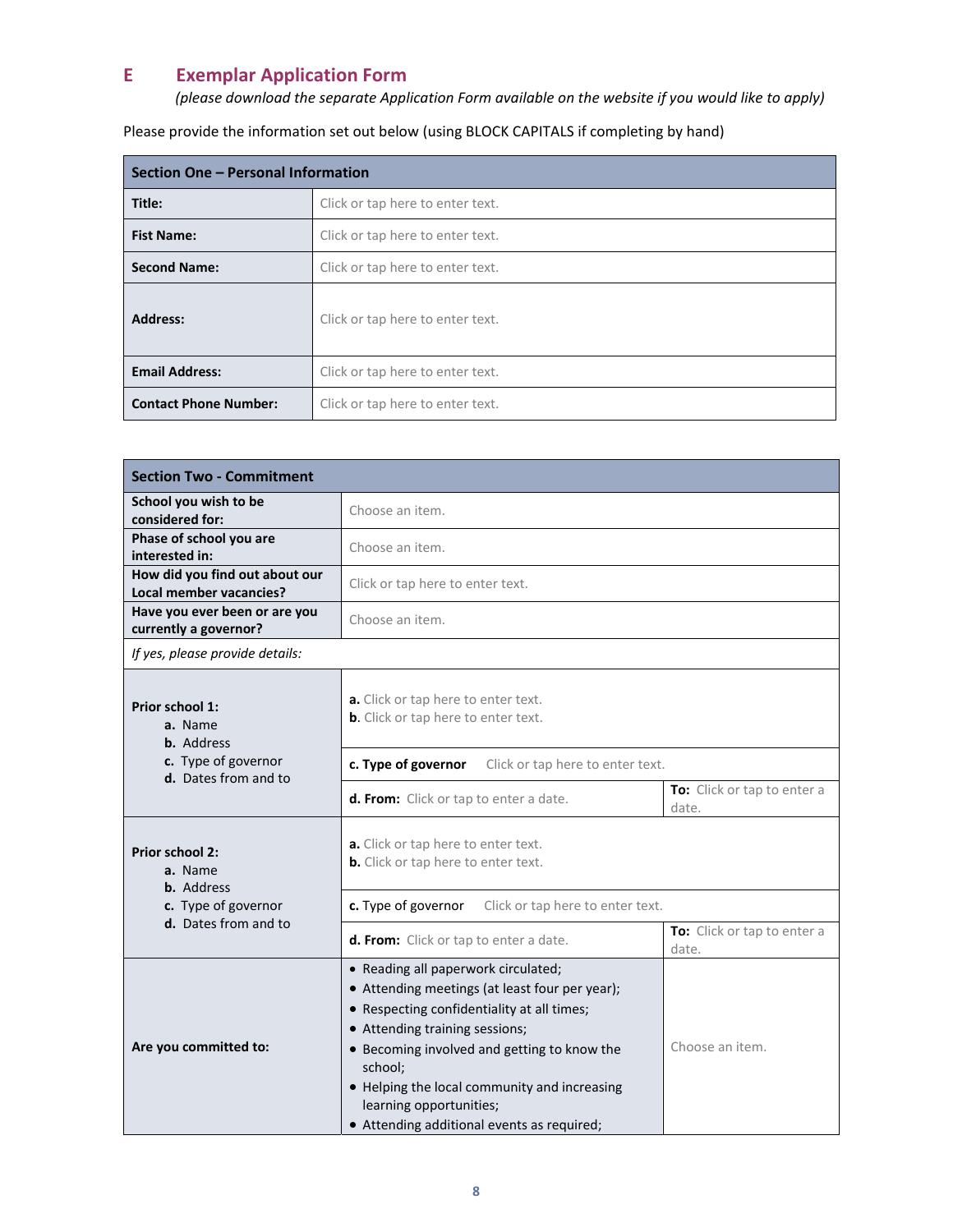| Section Three - Personal Experience to evidence your suitability                                                  |                                  |  |
|-------------------------------------------------------------------------------------------------------------------|----------------------------------|--|
| In this section, please outline your<br>experiences, skills and qualifications<br>from your:                      | Click or tap here to enter text. |  |
| Current and previous occupation<br>Involvement with voluntary<br>groups<br>Community/work activities<br>Interests |                                  |  |

| Section Four – Experience and Skills<br>(Please indicate areas in which you feel you have experience and expertise at a senior level) |  |                                                                         |  |  |
|---------------------------------------------------------------------------------------------------------------------------------------|--|-------------------------------------------------------------------------|--|--|
| Financial Planning / Accounting                                                                                                       |  | Strategic Planning / Problem Solving                                    |  |  |
| Safeguarding                                                                                                                          |  | Presentation, Training and Development                                  |  |  |
| Pupil Premium, LAC and Vulnerable<br>Groups                                                                                           |  | Project management / Contracting<br>Services / Purchasing / Negotiation |  |  |
| <b>Faith and Character Education</b>                                                                                                  |  | Mediating / Counselling                                                 |  |  |
| ICT / Computers                                                                                                                       |  | Marketing / PR                                                          |  |  |
| Health & Safety / Building Maintenance /<br>Security                                                                                  |  | Public Speaking / Event Organisation /<br>Administration                |  |  |
| Personal Development, Behaviour and<br>Welfare                                                                                        |  | Research and Statistics / Data Analysis                                 |  |  |
| Teaching, Learning and Outcomes                                                                                                       |  | Legal                                                                   |  |  |
| Human Resources / Recruitment                                                                                                         |  | <b>Community Development</b>                                            |  |  |
| Other (please state):<br>Click or tap here to enter text.                                                                             |  |                                                                         |  |  |

| Section Five - Current / Previous Occupation            |                                  |  |
|---------------------------------------------------------|----------------------------------|--|
| Occupation:                                             | Click or tap here to enter text. |  |
| Employer:                                               | Click or tap here to enter text. |  |
| Date employed from:                                     | Click or tap here to enter text. |  |
| Date employed to:                                       | Click or tap here to enter text. |  |
| <b>Previous employer:</b><br>(if less than three years) | Click or tap here to enter text. |  |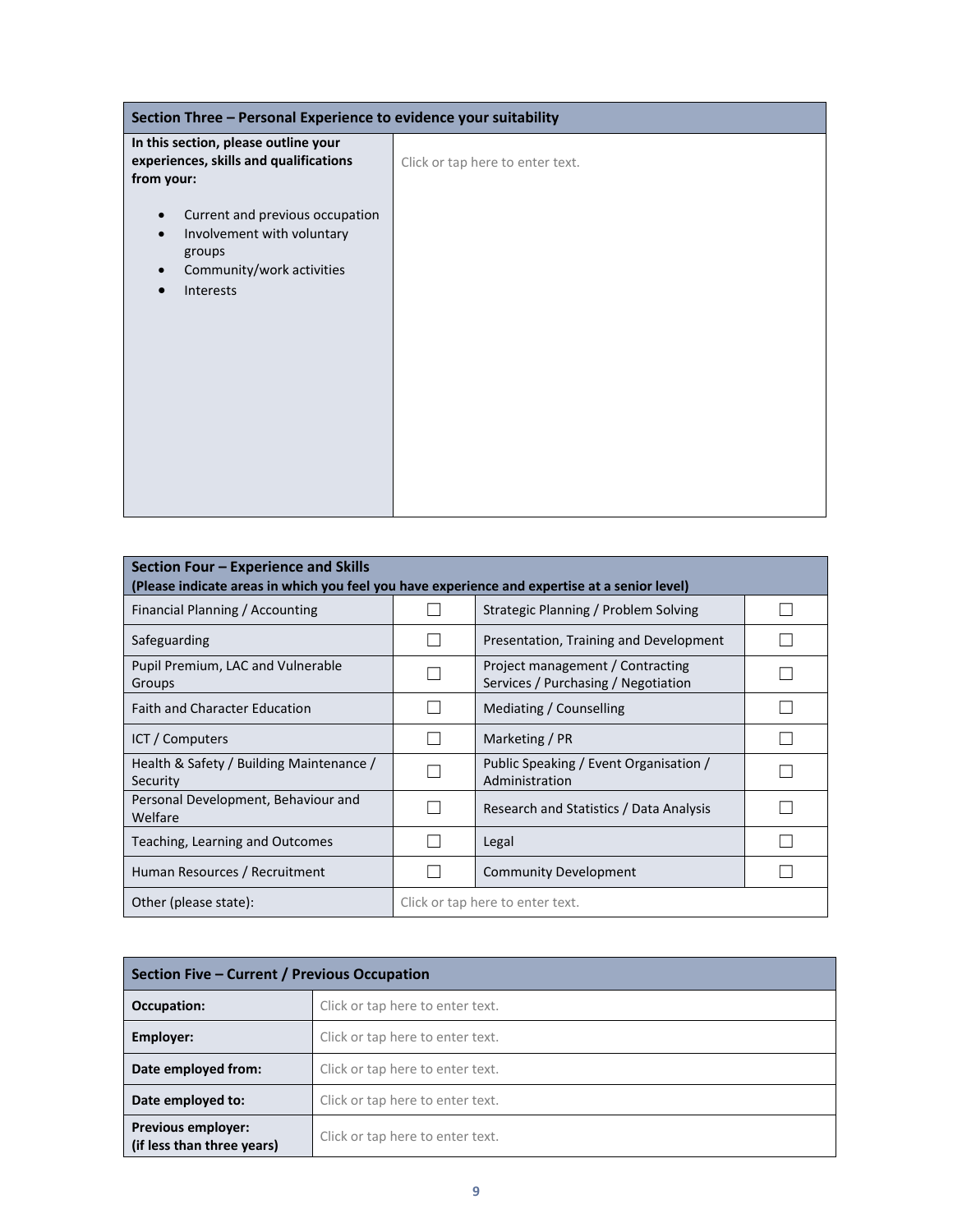| Section Six – Potential conflicts of interest                                                                                                                                                                                                                               |                                                                         |  |
|-----------------------------------------------------------------------------------------------------------------------------------------------------------------------------------------------------------------------------------------------------------------------------|-------------------------------------------------------------------------|--|
| Are you related by birth, marriage or<br>otherwise to anyone who is, or is<br>envisaged to be:                                                                                                                                                                              | Choose an item.                                                         |  |
| A Trustee of the John Milton<br>$\bullet$<br>Academy Trust,<br>A Local member of any one if its<br>$\bullet$<br>schools,<br>An employee of any of its schools<br>$\bullet$<br>/ Central Office, or<br>A supplier of its services to any of<br>its schools / Central Office? | If yes, please provide full details<br>Click or tap here to enter text. |  |
| Are you related to a pupil at the school<br>you wish to be considered for?                                                                                                                                                                                                  | Choose an item.                                                         |  |

| <b>Section Seven - References</b>                                                                                                                                                                                                                                            |                                  |  |  |
|------------------------------------------------------------------------------------------------------------------------------------------------------------------------------------------------------------------------------------------------------------------------------|----------------------------------|--|--|
| Please provide details of two referees, one should be your present/most recent employer. Your referees should<br>know you well in a personal and professional capacity. They must not be a Trustee of the John Milton Academy<br>Trust or a member of your immediate family. |                                  |  |  |
| <b>Referee One:</b><br>a)<br>Name<br>b)<br>Address<br>Click or tap here to enter text.<br>Telephone Number<br>C)<br>d)<br>Email<br>Nature of Relationship<br>e)                                                                                                              |                                  |  |  |
| <b>Referee Two:</b><br>Name<br>a)<br>Address<br>b)<br>Telephone Number<br>C)<br>d)<br>Email<br>Nature of Relationship<br>e)                                                                                                                                                  | Click or tap here to enter text. |  |  |

#### **Section Eight – Declaration**

I confirm that the information provided is correct to the best of my knowledge and that I consent to it being used for the purpose of carrying out due diligence and vetting checks for the in order to establish that I am a suitable person to be a Local member of John Milton Academy Trust.

By signing this form, I am also agreeing to abide by the Code of Conduct for Local Boards.

| Signed: |                                  |
|---------|----------------------------------|
| Name:   | Click or tap here to enter text. |
| Date:   | Click or tap here to enter text. |
|         |                                  |

#### **Please ensure all sections are fully completed before submitting your form.**